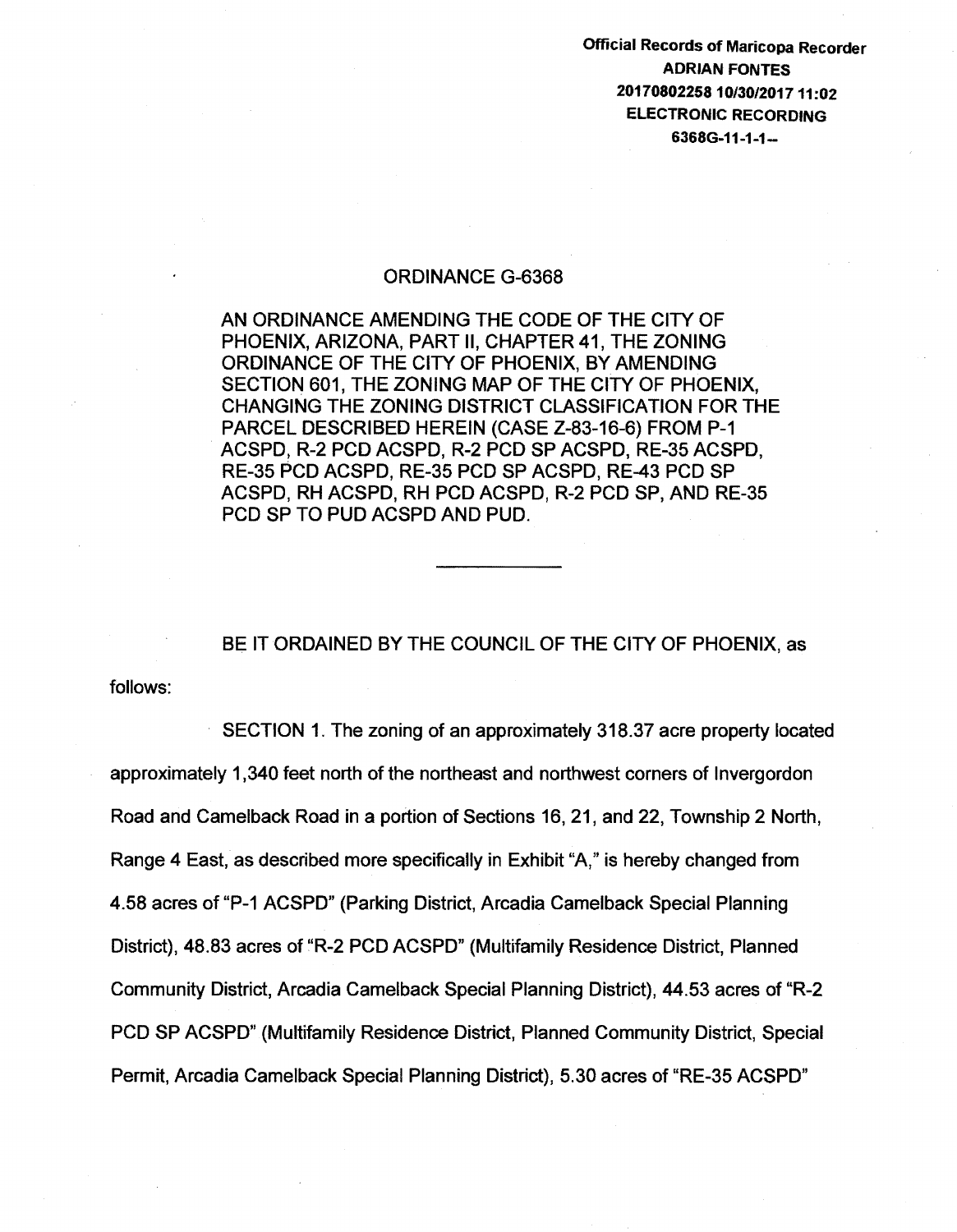(Single-Family Residence District, Arcadia Camelback Special Planning District), 10.04 acres of "RE-35 PCD ACSPD" (Single-Family Residence District, Planned Community District, Arcadia Camelback Special Planning District), 22.39 acres of "RE-35 PCD SP ACSPD" (Single-Family Residence District, Planned Community District, Special Permit, Arcadia Camelback Special Planning District), 9.02 acres of "RE-43 PCD SP ACSPD" (Residential Estate District, Planned Community District, Special Permit, Arcadia Camelback Special Planning District), 108.84 acres of "RH ACSPD" (Resort District, Arcadia Camelback Special Planning District), 40.12 acres of "RH PCD ACSPD" (Resort District, Planned Community District, Arcadia Camelback Special Planning District), 11.67 acres of "R-2 PCD SP" (Multifamily Residence District, Planned Community District, Special Permit), and 13.05 acres of "RE-35 PCD SP" (Single-Family Residence District, Planned Community District, Special Permit) to 293.65 acres of "PUD ACSPD" (Planned Unit Development, Arcadia Camelback Special Planning District) and 24.72 acres of "PUD" (Planned Unit Development).

SECTION 2. The Planning and Development Director is instructed to modify the Zoning Map of the City of Phoenix to reflect this use district classification change as shown in Exhibit "B."

SECTION 3. Due to the site's specific physical conditions and the use district applied for by the applicant, this rezoning is subject to the following stipulations, violation of which shall be treated in the same manner as a violation of the City of Phoenix Zoning Ordinance:

2 Ordinance G-6368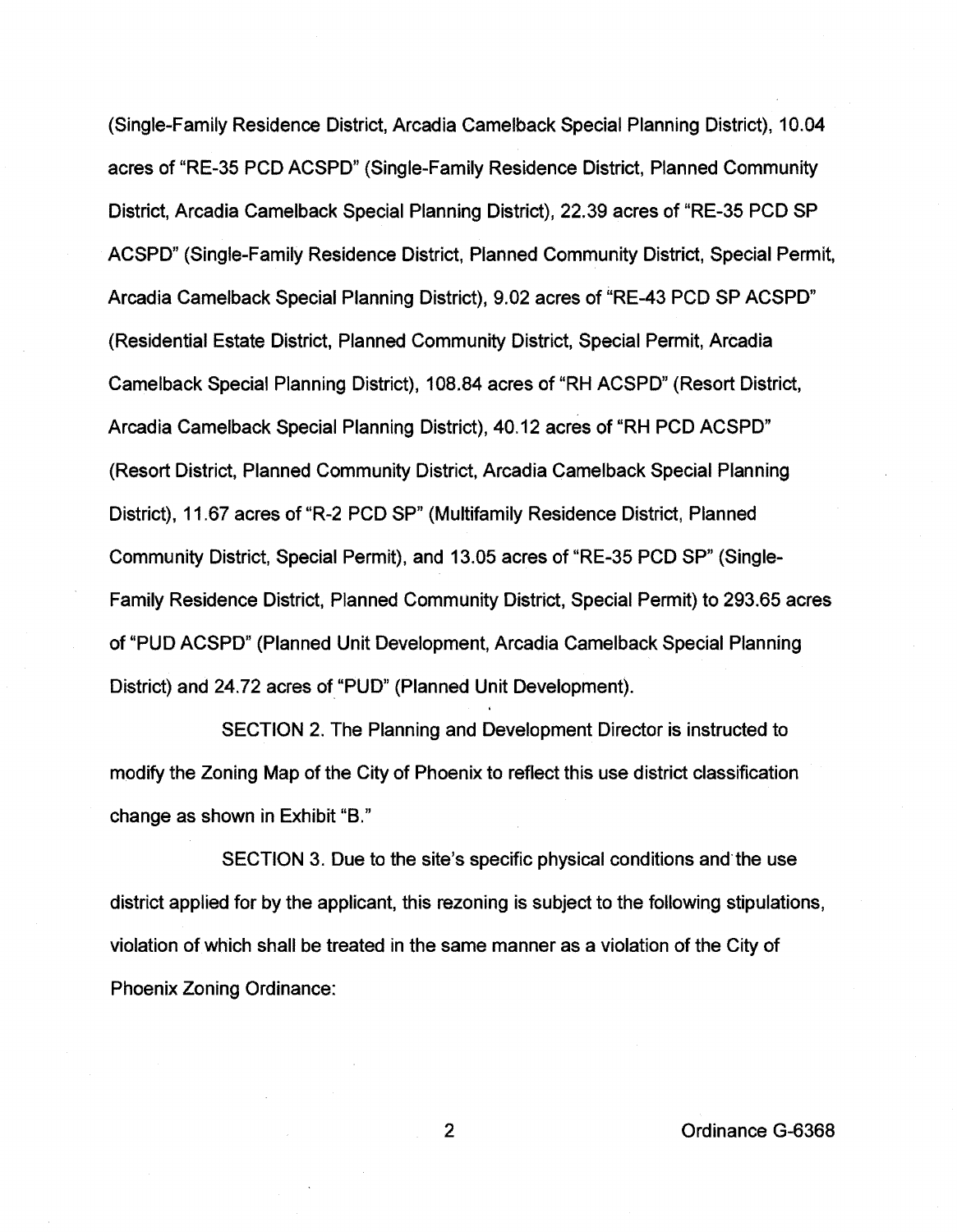SECTION 4. If any section, subsection, sentence, clause, phrase or

portion of this ordinance is for any reason held to be invalid or unconstitutional by the

decision of any court of competent jurisdiction, such decision shall not affect the validity

of the remaining portions hereof.

- 1. An updated Development Narrative for the Phoenician PUD reflecting the changes approved through this request shall be submitted to the Planning and Development Department within 30 days of City Council approval of this request. The updated Development Narrative shall be consistent with the Development Narrative date stamped July 17, 2017, as modified by the following stipulations:
	- a. Page 11, Amendments Section, 3rd Paragraph, first sentence: Delete "except for density transfers permitted and processed in accordance with Section G."
	- b. Page 28, exhibit 10: PUD land use plan: revise the boundaries of Development Areas A and B to transfer land, approximately 100 feet wide and located along the northern boundary of the PUD, from Development Area A and the Resort Periphery land use to Development Area Band the Natural Area Open Space land use. Update the acreages within the table to correspond to the transfer of land from Development Area A into Development Area B.
	- c. Page 30, Natural Area Open Space: Update the last sentence to read as follows: "These areas should be left in their natural state or in the case of areas already disturbed, shall be landscaped in conformance with the development area perimeter and interior / common landscape standards on page 45 of the PUD except for the requirement for live ground cover."
	- d. Page 34, Permitted Use List: Update the table to add the following language to the facilities and storage incidental to a commercial construction project - "(Shall only be permitted east of 64th Street/lnvergordon Road for construction projects located east of 64th Street/lnvergordon Road)."
	- e. Page 34, Permitted Use List: Update the table to add the following language to the hiking and nature trails with other passive recreation row: "and restroom facilities."
	- f. Page 34-35, Permitted Use List: Update the table to add the following language to the golf driving range, miniature golf, outdoor recreation uses, and swimming pools rows - "(Shall not be permitted east of 64th street/lnvergordon Road)."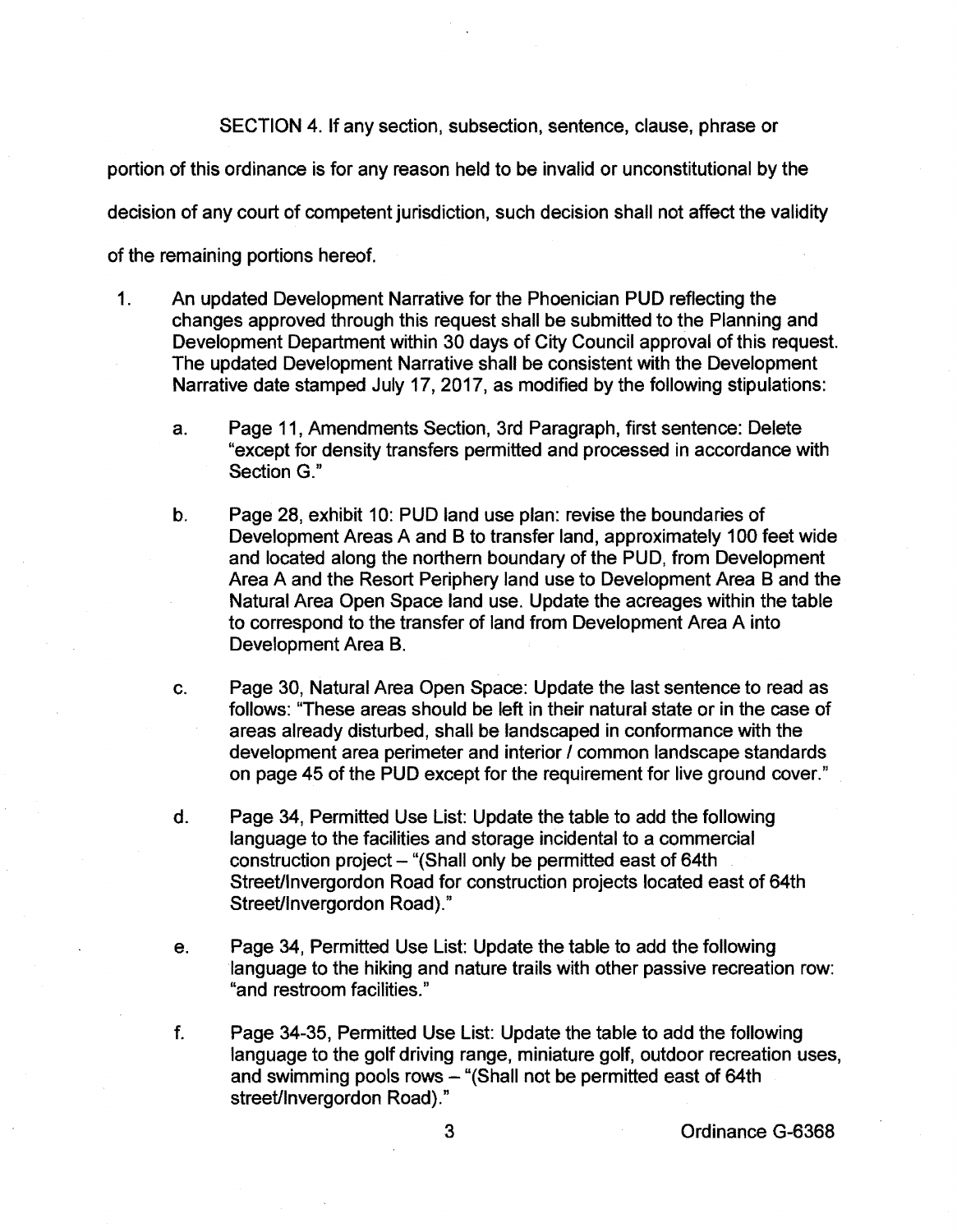- g.. Page 35, Permitted Use List: Update the table to restrict parking lots and garages to only the resort core.
- h. Page 35, Permitted Use List: Add a new row to the table for temporary parking within only the resort core and resort periphery that reads as follows – "Parking, temporary, for passenger vehicle parking of not more than 48 consecutive hours. Includes event parking on the golf course or driving range. (Shall not be permitted east of 64th Street/lnvergordon Road)."
- i. Page 35, Permitted Use List: Update the repair, maintenance, grounds keeping, and storage buildings row with the following language- "(Such use, new or expansion of existing, located east of 64th Street/lnvergordon Road and within 100 feet of the PUD property line adjacent to a residential use shall require a use permit)."
- j. Page 35, Permitted Use List: Update the special events and outdoor tents for a temporary use row with the following language  $-$  "(Shall not be allowed east of 64th Street/lnvergordon Road unless for golf related events)."
- k. Page 36, Permitted Use List: Update the wireless communication facilities and helistop for temporary helicopter landings rows with the following language- "(Shall not be permitted east of 64th Street/lnvergordon Road)."
- I. Page 36, Note at the End of Permitted Use List Table: Update the note at the end of the permitted use list table to read as follows – "Until a primary" residential use has been established (through approval of a site plan or final subdivision plat), property designated with a land use of custom single family, single family, condominium, and/or townhome can be utilized for any primary or accessory use permitted in the resort periphery land use category, such as continuation of the golf course. Development Area H shall also be permitted to continue use as a parking lot until a primary residential use has been established."
- m. Page 37, Table 5: Zoning Comparison Table: Update the acreages to correspond to the transfer of land from Development Area A into Development Area B.
- n. Page 39, Maximum Units Table: Delete all references to the transfer of dwelling units. Delete the third and fourth columns of the table and references to alternative dwelling unit counts via the transfer provision in Development Areas C/D and I.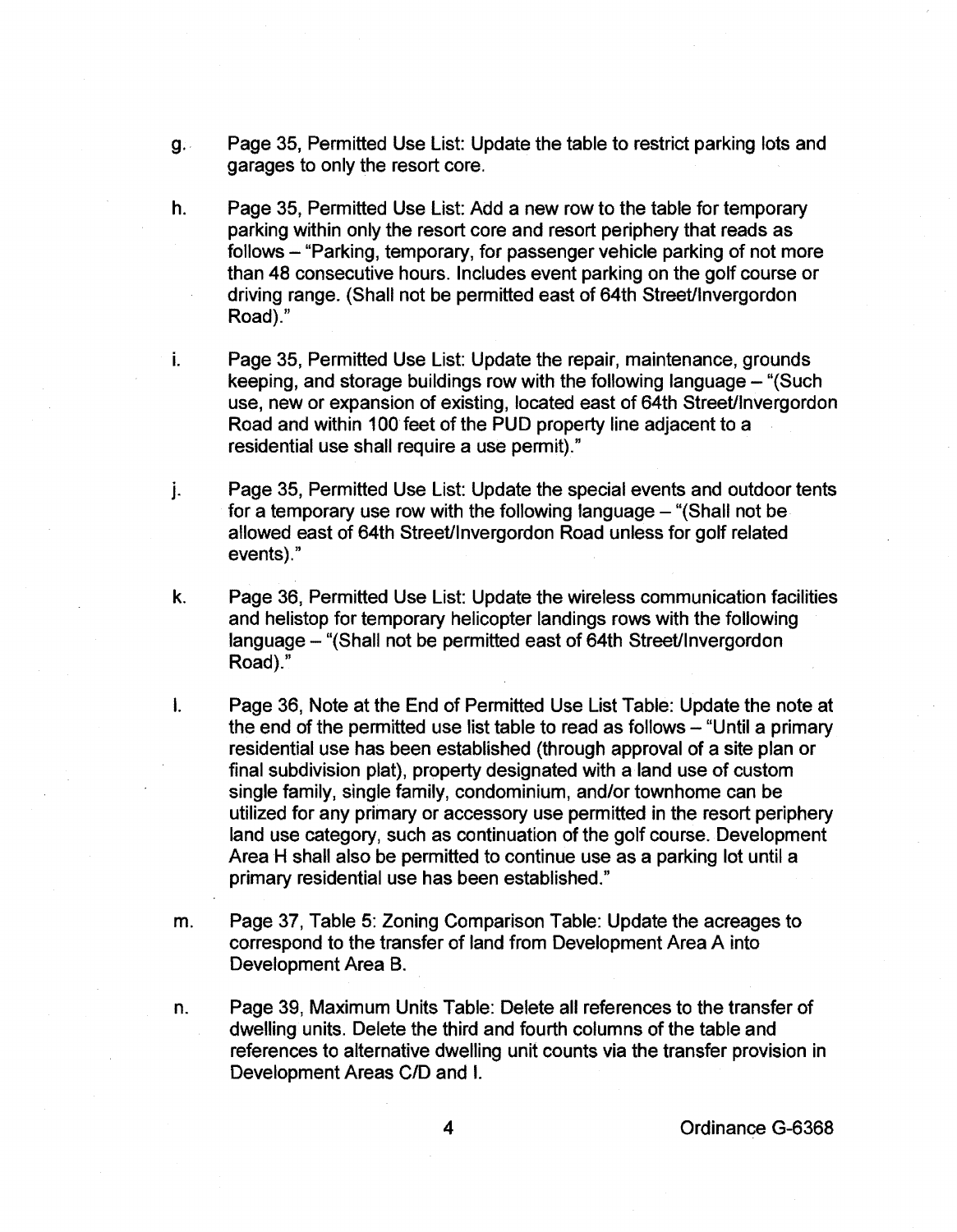- o. Page 40, Development Area Unit Transfer or Conversion Section: Delete title of section and first bullet point and the three sub-bullet points. regarding dwelling unit transfer.
- p. Page 40: Update second bullet point to read as follows "NOT TO EXCEED THE MAXIMUM NUMBER OF COMBINED HOTEL UNITS AND DWELLING UNITS OF 1 ,003 FOR THE ENTIRE PUD, UNCONSTRUCTED DWELLING UNITS SHALL BE PERMITTED TO BE UTILIZED converted and transferred to AS a new hotel room or casita with the following restrictions". Update the subsequent bullet point to read as follows - "UNCONSTRUCTED Ddwelling units from any Development Area OUTSIDE OF THE RESORT CORE may be converted to a hotel room / casita and transferred-ASSIGNED to another Area Development Areas A, I and J within the Resort Core. Converted and transferred hotel room / casitas may only be received by Development Area A (Resort Core only), I or J."
- q. Page 45, Development Area Perimeter and Interior/ Common Space Landscape. Update the first sentence to read as follows: "The following minimum LANDSCAPING standards for any new Interior / Common Space landscaping AND DEVELOPMENT AREA PERIMETER NOT ON AN ARTERIAL STREET shall apply."
- r. Page 50, Exhibit 12: Conceptual site plan: revise the boundaries of Development Areas A and B to reflect the transfer of land, approximately 100 feet wide and located along the northern boundary of the PUD, from Development Area A to Development Area B. Update the acreages within the table to correspond to the transfer of land from Development Area A into Development Area B.
- s. Page 51, Development Area A & L: revise the boundary of the graphical depiction of the Development Area, and update the acreage to · correspond to the transfer of land into Development Area B.
- t. Page 52, Development Area B: Revise the boundary of the graphical depiction of the Development Area, and update the acreage to correspond to the transfer of land from Development Area A.
- u. Page 53, Development Area C/D: Delete "237 Residential Units if maximum transfer occurs pursuant to Section G of this PUD."
- v. Page 55, Development Area F: Update the development standards table to require a minimum 15' side yard setback for the primary structure and all accessory structures along the southern boundary of the development area and add a row to the table that requires a minimum 45' building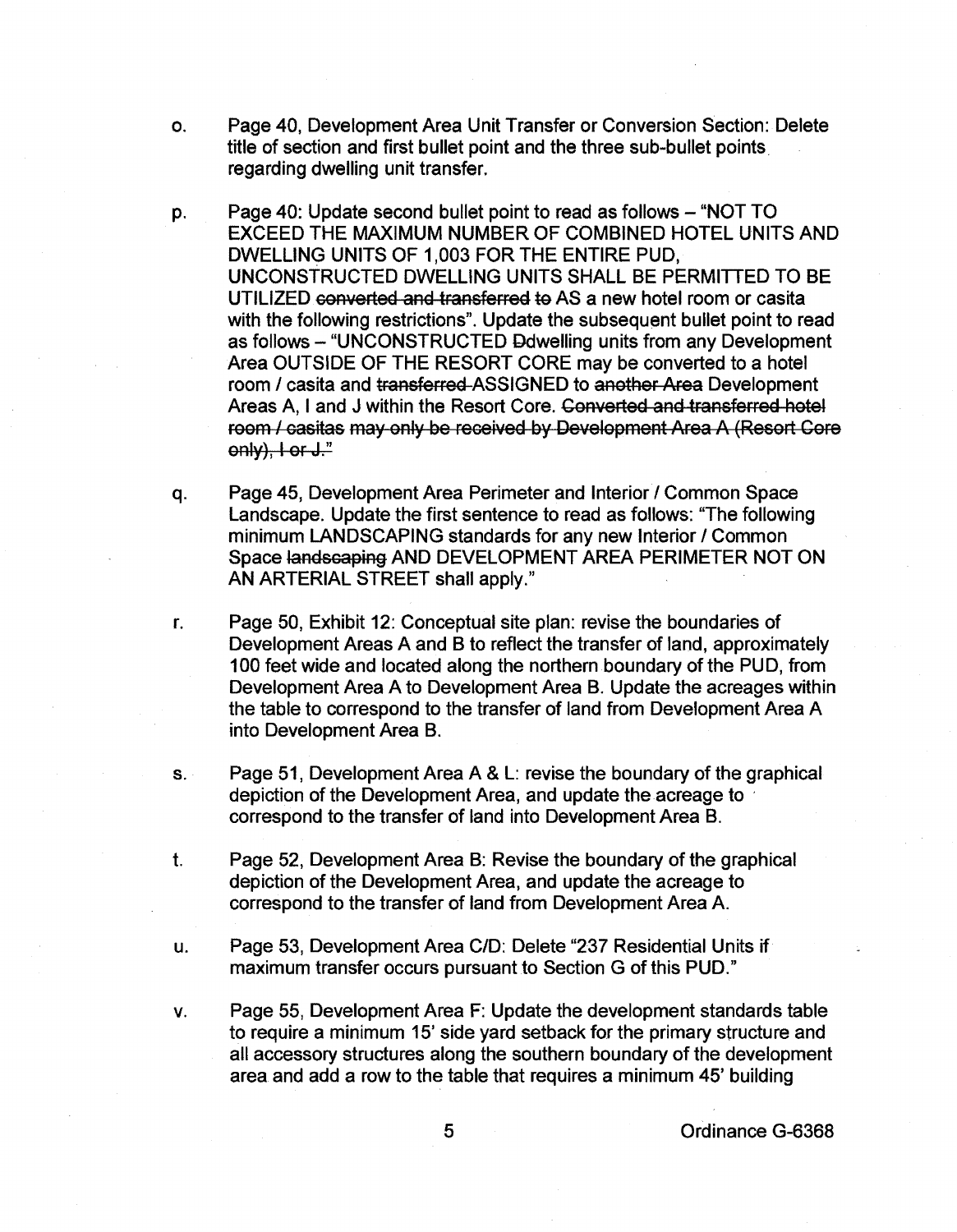setback for all primary and accessory structures from the southern property lines of the development area.

Add a note on this page that states that the developer may pursue a technical appeal to the Subdivision Ordinance to eliminate the requirement for sidewalks on both sides of the street with specific emphasis on eliminating sidewalks adjacent to the single-family homes to the south, east and west of the development.

- w. Page 90, Exhibit 10: PUD Land Use Plan: Revise the boundaries of Development Areas A and B to transfer that certain land, approximately 100 feet wide and located along the northern boundary of the PUD, from Development Area A and the Resort Periphery Land Use to Development Area B and the Natural Area Open Space Land Use. Update the acreages within the table to correspond to the transfer of land from Development Area A into Development Area B.
- x. Page 92, Exhibit 12: Conceptual Site Plan: Revise the boundaries of Development Areas A and B to transfer that certain land, approximately 100 feet wide and located along the northern boundary of the PUD, from Development Area A to Development Area B. Update the acreages within the table to correspond to the transfer of land from Development Area A into Development Area B.
- y. Page 95: Add legal descriptions for each of the Development Areas.
- z. Update the PUD to remove all references to the Planned Community District and Special Permit zoning designations as overlays.
- 2. Prior to the submittal of any minor amendment to the PUD the applicant shall provide notice to all neighborhood associations registered with the City of Phoenix located within a half mile of the boundaries of the PUD. In all cases, the notification shall be provided to the Arcadia Camelback Mountain Neighborhood Association. Notices shall be provided by certified letter with return receipt sent not less than 14 calendar days prior to the minor amendment submittal and affidavit of notice shall be included with the submittal to the City of Phoenix.
- 3. The applicant shall submit a Traffic Impact Study to the Street Transportation Department and the Planning and Development Department prior to preliminary site plan review. The applicant shall be responsible for any dedications and required improvements as recommended by the approved traffic study, as approved by Planning and Development Department and the Street Transportation Department.
- 4. The developer shall construct all streets within and adjacent to the development with paving, curb, gutter, sidewalk, curb ramps, streetlights, median islands,

6 Ordinance G-6368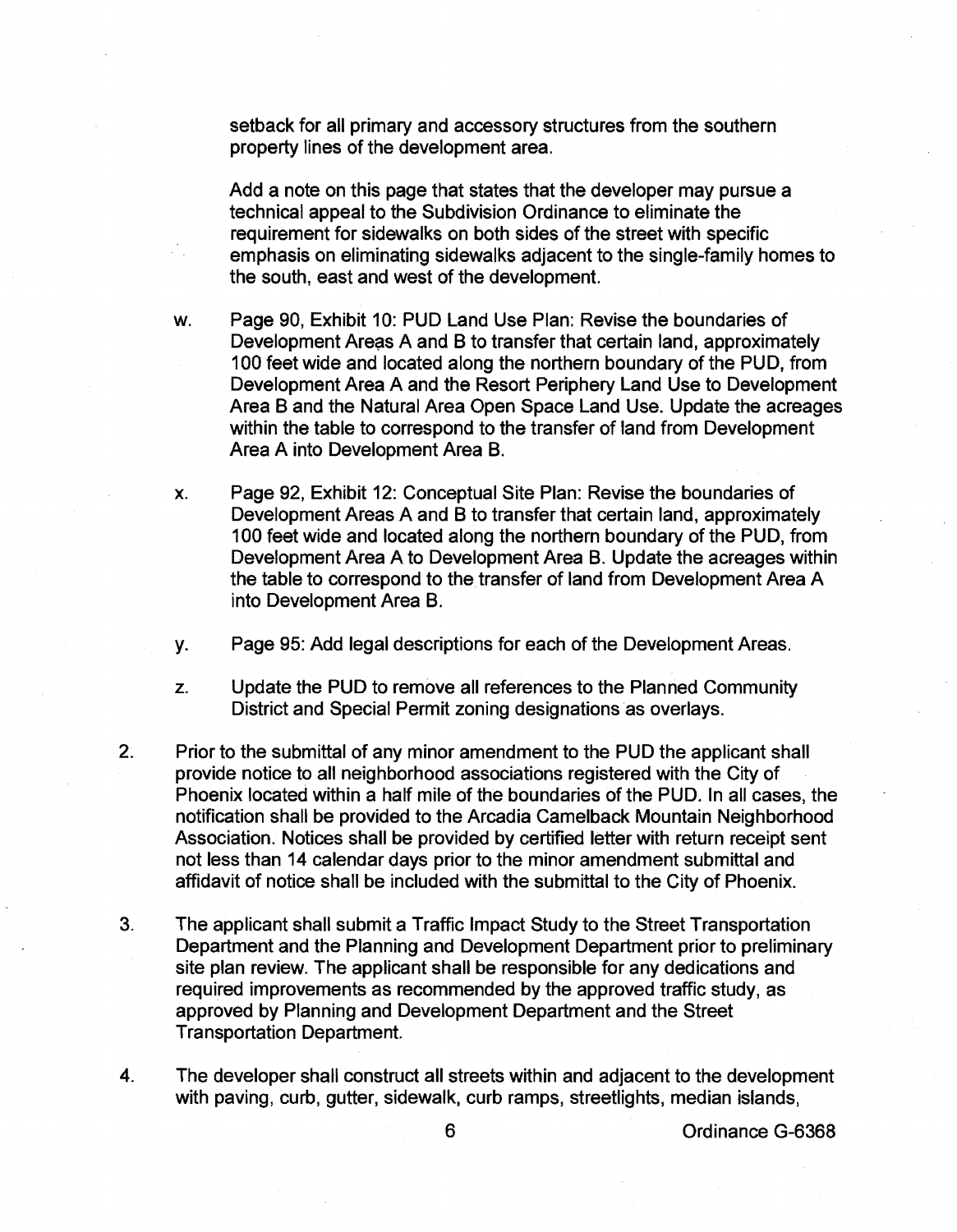landscaping and other incidentals as per plans approved by the Planning and Development Department. All improvements shall comply with all ADA accessibility standards.

- 5. The developer shall record a Notice to Prospective Purchasers of Proximity to Airport in order to disclose the existence and operational characteristics of Phoenix Sky Harbor International Airport (PHX) to future owners or tenants of the property.
- 6. A minimum 15-foot-wide easement shall be dedicated for the existing public natural (foot only) trail in Development Areas Band K1 to provide connectivity to the Cholla Trailhead as approved by the Parks and Recreation and Planning and Development Departments.
- 7. In the event archaeological materials are encountered during construction, the developer shall immediately cease all ground disturbing activities within a 33-foot radius of the discovery, notify the City Archaeologist, and allow time for the Archaeology Office to properly assess the materials.
- 8. That once 75% (186) of the units within Areas C / D & E have been developed, the developer shall submit a signal warrant analysis to the City of Phoenix Street Transportation Department for the intersection of Phoenician Boulevard and lnvergordon Road. Upon meeting the required warrants as determined by the Street Transportation Department the developer will be required to install a traffic signal and all associated improvements at this intersection. All costs associated with the traffic warrants study, traffic signal, and associated improvements at the intersection as reasonably determined by the City shall be the responsibility of the developer.
- 9. Prior to preliminary site plan approval, the landowner shall execute a Proposition 207 Waiver of Claims in a form approved by the City Attorney's Office. The waiver shall be recorded with the Maricopa County Recorder's Office and delivered to the City to be included in the rezoning application file for record.
- 10. A minimum 15-foot-wide easement shall be dedicated for a public natural hiking (foot only) trail at a mutually agreed upon location between the property owner and the Parks and Recreation Department within the 100-ft. open space area along the northern boundary of the PUD within the expanded portion of Development Area B per stipulation 1.b.

The easement shall begin near the private drive known as Staghorn Lane and extend in a northwesterly direction towards Camelback Mountain ultimately connecting with the existing Cholla Trail as approved by the Parks and Recreation and Planning and Development Departments.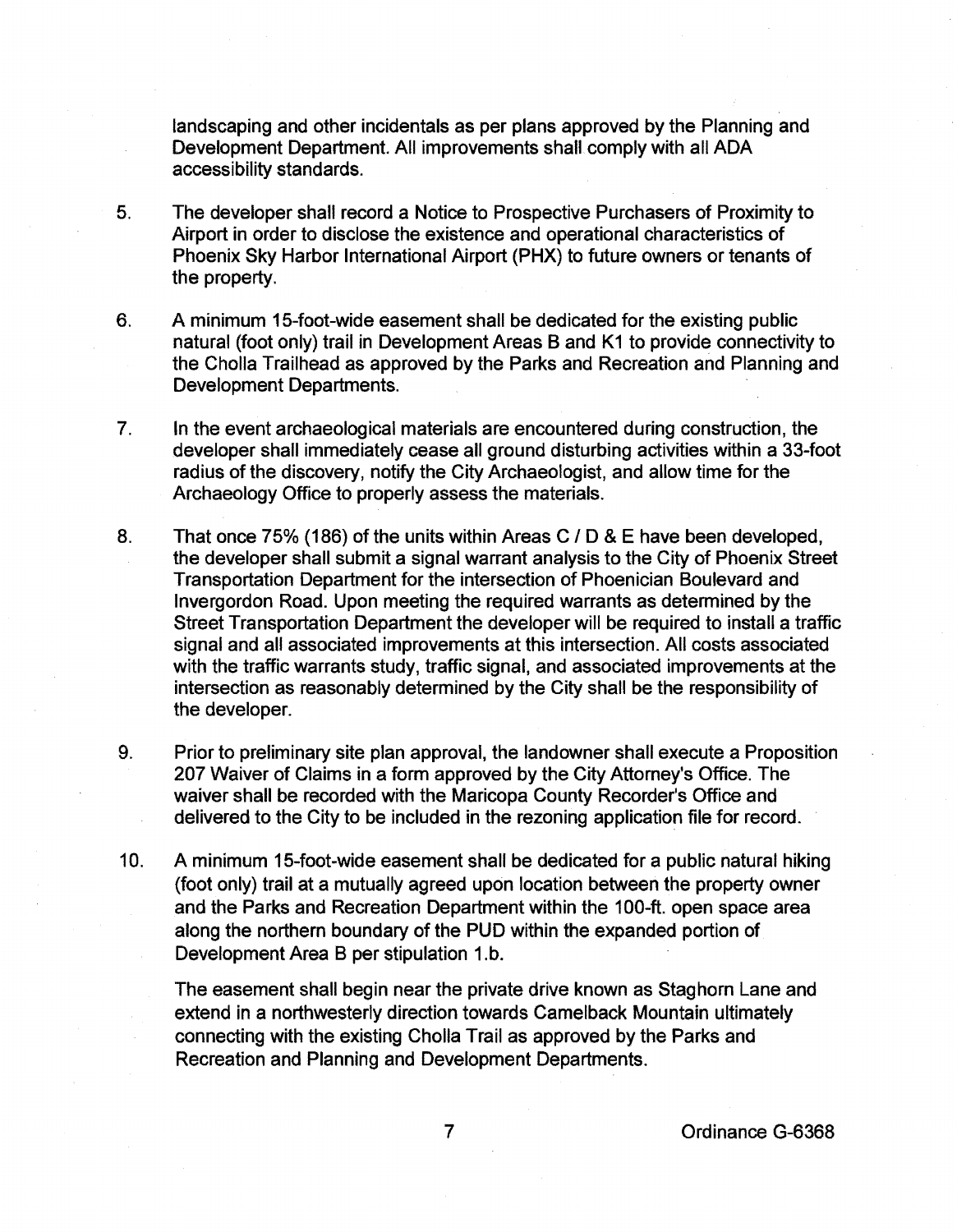- 11. The developer shall contribute \$100,000 towards the design and construction of the trail referenced in stipulation #10.
- 12. The property owner shall complete HABS/HAER/HAlS documentation of the Jokake Inn prior to the approval of any building permits for a new residential unit. Documentation shall be completed consistent with the Secretary of Interior's standards and guidelines for architectural and engineering documentation and submitted to the Historic Preservation Office for review and comment prior to submittal to the National Parks Service.
- 13. The property owner shall maintain the existing structural integrity of the Jokake Inn in good condition and repair for a period of no less than ten years from City Council approval of the PUD.
- 14. The developer shall preserve the bathroom until an economic feasibility analysis is done as part of the trail design study. The study should evaluate the costs of keeping the restroom in place with additional screening to mitigate impacts to existing residents or rebuild it in a new location within the 100-foot area as approved by the Planning and Development Department.
- 15. The developer shall provide a copy of the grading and drainage report 15 days prior to the submittal of the report to the Planning and Development Department. The copy shall be sent via certified mail to the Moman and Weiss residences at the following addresses:

Sharon Weiss 6025 E. Cholla lane Paradise Valley, Arizona 85253

Timothy and Jodi Moman 6211 E. Cholla Lane Paradise Valley, Arizona 85253

The above listed parties shall be allowed to review and comment on the drainage report so that staff can consider the information prior to approval of the drainage report.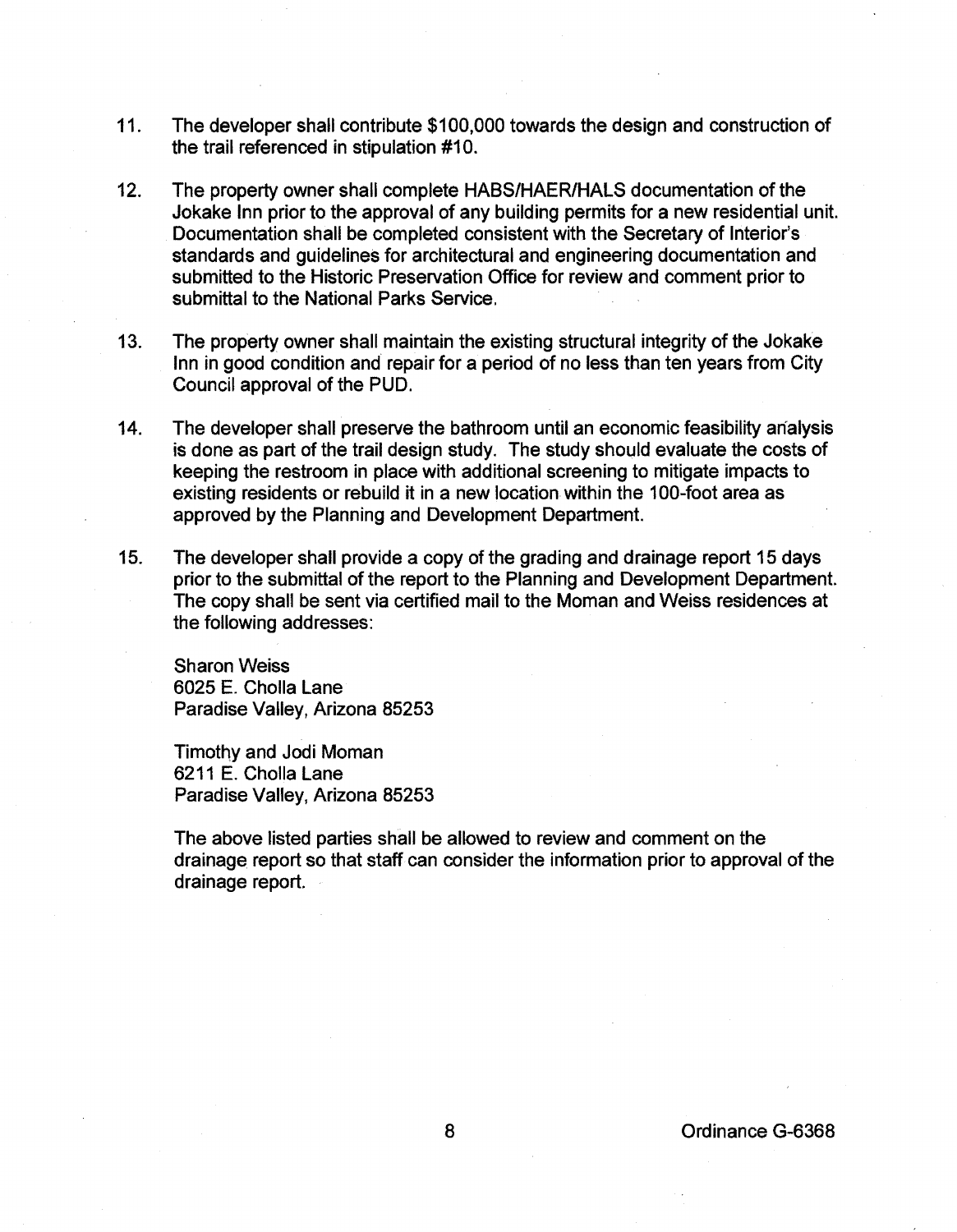PASSED by the Council of the City of Phoenix this 4th day of October,

2017.

**MAYOR** 

 $\ddot{\phantom{0}}$ 

ATTEST:

ATTEST:<br>C<u>eptimes</u> City Clerk

**ED AS TO FORM:**  $\frac{1}{2}$  MMM  $\sum_{i=1}^N$  .  $\frac{1}{2}$  of  $\sum_{i=1}^N$  . Acting City Attorney  $\frac{1}{2}$ 

REVIEWED BY: City Manager

PL:tml:LF17-4425:10m#90:10/04/17:1333861v1

Exhibits:

A- Legal Description (1 Page)

B- Ordinance Location Map (1 Page)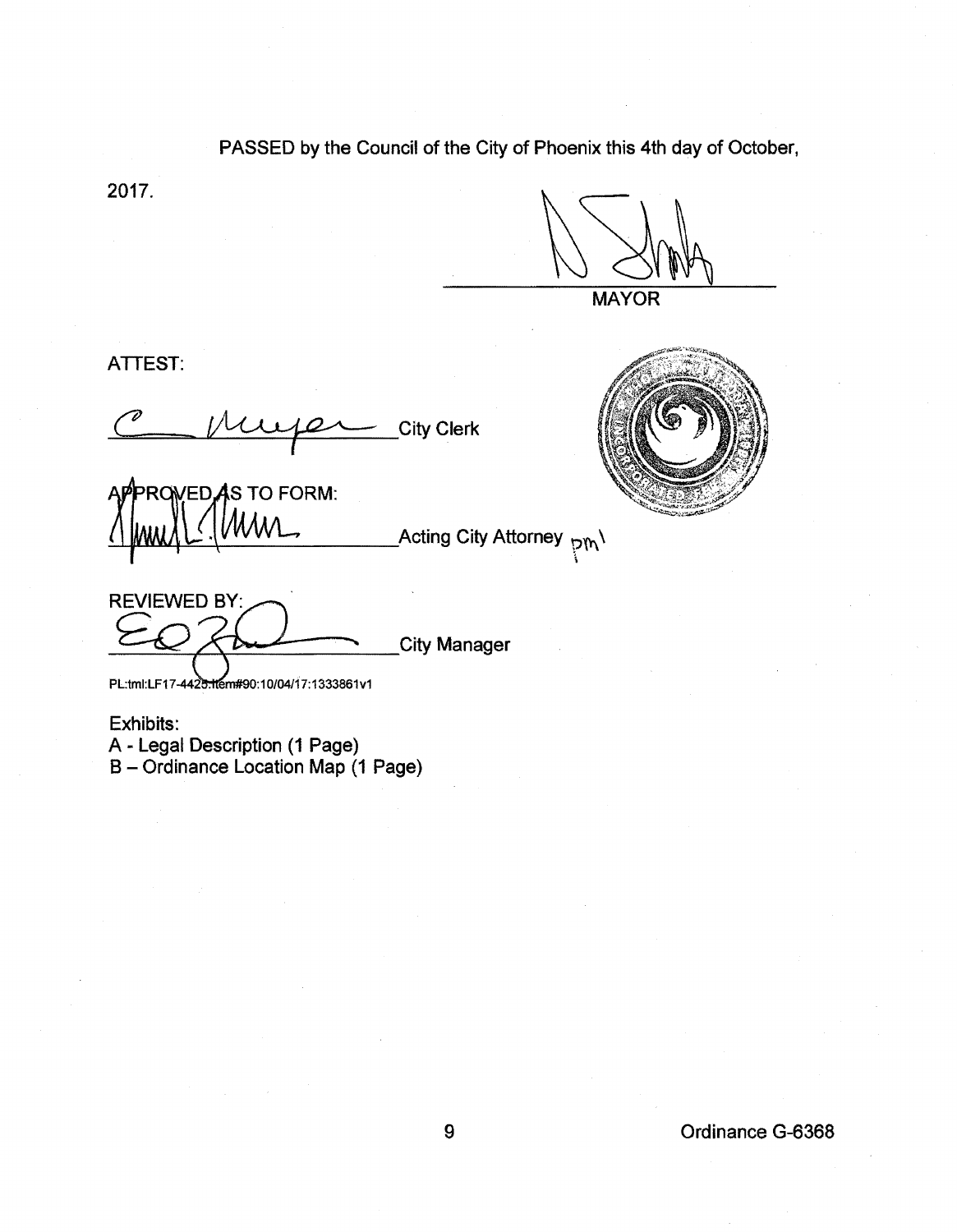## EXHIBIT A

## LEGAL DESCRIPTION FOR Z-83-16-6

Those portions of the southeast quarter of Section 16, the North half of Section 21 and the northwest quarter of Section 22 all in Township 2 North, Range 4 East of the Gila and Salt River Base and Meridian, Maricopa County, Arizona more particularly described as follows:

Parcel No 1

All of Parcels No. 2,3,7,8,9,11,12,13,14,15,16,17,18,19,20,21,22,23,24,25,26 and 27 according to the Special Warranty Deed recorded in the office of the County Recorder of Maricopa County, Arizona as instrument number 1999-0115795;

Except from said Parcel No. 8 the following:

Those portions of Tract "A" of Camelback Club Estates, a subdivision according to the plat recorded in the office of the County Recorder of Maricopa County, Arizona as Book 65 of maps, page 38 described as follows:

All of said Tract "A" lying East of a line struck between the southwest corner of Lot 17 and the northwest corner of Lot 18 of said Camelback Club Estates;

Together with all of said Tract "A" lying South of a line struck between the northwest corner of Lot 27 and the northeast corner of Lot 28 of said Camelback Club Estates;

Together with all of said Tract "A" lying South of the westerly prolongation of the North line of Lots 28, 29 and 30 of said Camelback Club Estates;

Together with all of Tract "B" of said Camelback Club Estates.

Parcel No.2

All of Parcels No. 1,2,3,4,5,6,7 and 8 according to the Special Warranty Deed and Quit Claim Deed recorded in the office of the County Recorder of Maricopa County, Arizona as instrument number 2015-0415131.

Parcel No.3

That certain parcel of land described in Special Warranty Deed and Quit Claim Deed recorded in the office of the County Recorder of Maricopa County, Arizona as instrument number 2015-0415132.